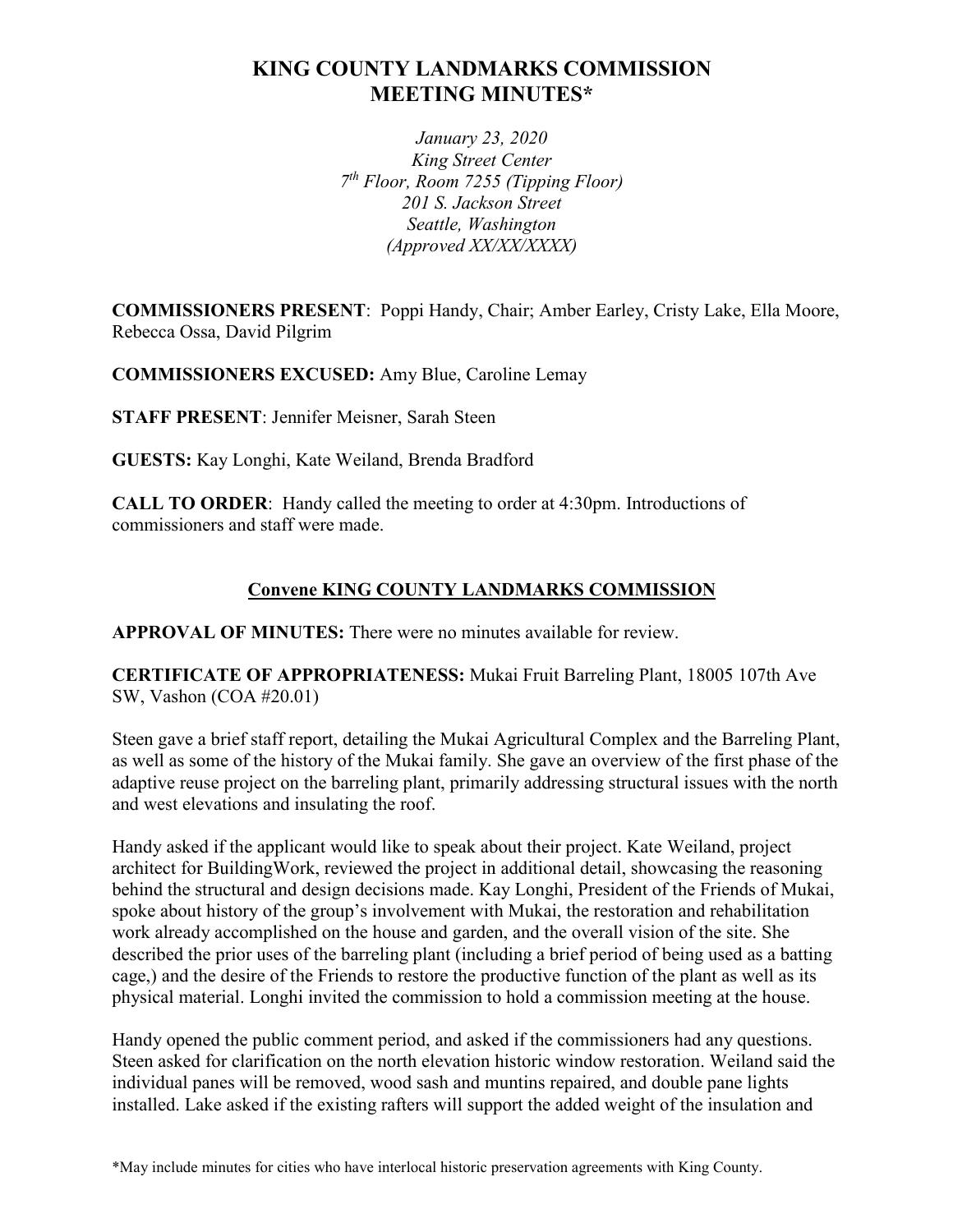King County Landmarks Commission Meeting Minutes October 24, 2019 Page **2** of **3**

sheathing. Weiland said that according to the project engineers, it would. Ossa asked about the calculations of the roof insulation; if the 3.5" was the minimum which could be installed. Weiland described negotiations with the Friends and King County about how much insulation should be applied to the roof, saying that though the 3.5" does not meet code requirements, they thought it was a fair compromise between energy loss reduction and historic character impact. Some of the energy loss of the lower roof insulation could be made up in other parts of the envelope.

Handy asked about the connection between the roof pitches where they meet at the north end, beyond the sign wall. Weiland answered it would need a metal enclosure, and that she can get the specifications to the commission when it's been decided. Pilgrim asked what would be installed on the back of the sign wall. Weiland answered that wood siding would be applied. If intact siding was found under the asphalt roofing, it would be restored. Moore clarified the footings would remain wood posts and concrete. Weiland said yes.

Meisner noted that archaeological concerns involved in ground disturbance for structural work has been discussed with the King County archaeologist. He recommended that the Friends either have a monitor onsite, or they could do a survey beforehand. Longhi confirmed that the Friends have a professional archeologist on their board, who has offered to donate her services for the project. Earley also suggested that any material and equipment staging/lay down be confined to the gravel parking lot, rather than undisturbed areas of the site.

Handy asked how the fascia between the west and east roof pitches would be made to work. Weiland noted that fascia needed to be added for structural support on the west pitch.

Handy closed the public comment period and asked for commission debate. Pilgrim reported on the DRC discussion, including talking about the cistern, and a general concern about how the fascia board may collect water behind it. Overall the presentation was good and thorough. Moore asked if flashing would help with the fascia issue. Pilgrim said the appearance might be impacted. Handy noted an added piece of flashing would actually line up with the line of flashing which will be installed when the asphalt roofing is put in. Meisner said it was really a long-term maintenance issue for the Friends, ensuring the paint layer remains intact. Handy also brought up how the sign board interrupts the fascia line, since it is proud of the edge of the roof. She also said she would be in favor of carrying the flashing line across, and conditioning the COA for staff review of this detail prior to installation.

Pilgrim/Lake moved to approve the application as outlined in the DRC report with the following conditions: that during construction the staging and laydown areas be restricted to the existing gravel parking lot; and that the applicant submit roof edge flashing and fascia design details to HPP staff prior to installation. The motion passed 6-0.

## **PUBLIC COMMENT:** None

**HISTORIC PRESERVATION OFFICER'S REPORT:** Meisner first introduced four of her University of Washington preservation certificate students who were sitting in on the commission meeting. She noted that the 2020 commission meeting schedule has been sent out, and mentioned that commissioner recruiting is underway to replace those commissioners who will term out in